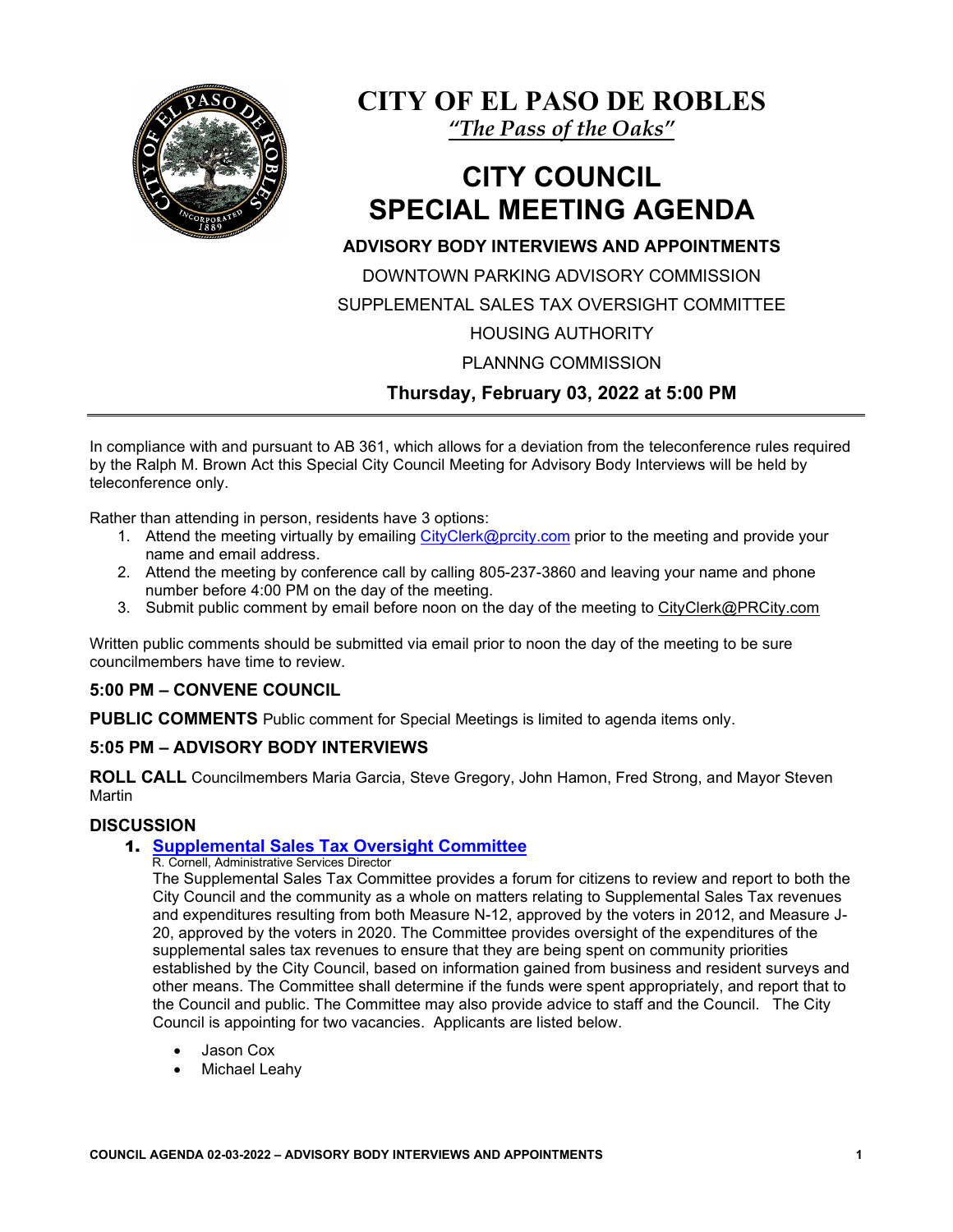#### **OPTIONS**:

**a.** As both applicants are incumbent committee members, Council interviews for this advisory body can be waived. Council can, by majority vote, appoint the two applicants to an additional term on the Supplemental Sales Tax Oversight Committee; or

**b.** Amend, modify, or reject the above option. **ROLL CALL VOTE**

## 2. **[Downtown Parking Advisory Commission](https://www.prcity.com/DocumentCenter/View/33117/February-3-2022-City-Council-Special-Agenda-Item-02-PDF)**

#### C. Davis, Police Commander

The Downtown Parking Advisory Commission serves at the pleasure of the City Council as a means to aid the City Council in gathering public input on the operation, continued development, and management of the Paso Robles Downtown Parking program, by providing advice to the City Council and by making decisions in those areas delegated by the City Council. The City Council will interview for one vacancy. Applicants are listed below:

- Tim Lewis
- **Jeffry Wiesinger**

#### **OPTIONS:**

**a.** Interview applicants and by majority vote, appoint 1 member to the Downtown Parking Advisory Commission; or

**b.** Amend, modify, or reject the above option.

#### **ROLL CALL VOTE**

#### 3. **[Housing Authority](https://www.prcity.com/DocumentCenter/View/33118/February-3-2022-City-Council-Special-Agenda-Item-03-PDF)**

#### W. Frace, Community Development Director

The Paso Robles Housing Authority was established in the 1940s and is a separate Agency from the City of Paso Robles. The Authority is primarily responsible for development and operation of affordable and quality housing projects within the City, including the Oak Park Housing Project and the Chet Dotter Senior Apartment Community. The Housing Authority Board of Commissioners is responsible for policy, fiscal management, and the appointment of the Housing Authority Chief Executive Officer. There are seven commissioners, who serve overlapping four-year terms. The City Council appoints members of the Board of Commissioners and will interview to fill four vacancies, two Board Commissioners and two Tenant Commissioners. Applicants are listed below:

- Cynthia Garcia
- Kevin Kopp
- Myhra Miears
- Julie Richardson
- Adriana Vega

#### **OPTIONS**:

**a.** Interview and by majority vote, appoint 4 members of the Housing Authority, two Board Commissioners and two Tenant Commissioners; or

**b.** Amend, modify, or reject the above option.

#### **ROLL CALL VOTE**

#### 4. **[Planning Commission](https://www.prcity.com/DocumentCenter/View/33119/February-3-2022-City-Council-Special-Agenda-Item-04-PDF)**

#### W. Frace, Community Development Director

The Planning Commission prepares and recommends City Council consideration of the General Plan and Zoning Ordinance, including formulation of policies for development and land uses. The Commission also performs duties related to the review and approval/denial of development applications and subdivision maps. The City Council will interview for two vacancies. Applicants are listed below:

- Michael Aanerud
- Sheree Davis
- Dale Gustin
- **Mark Koegler**

#### **OPTIONS**:

- **a.** Interview and by majority vote, appoint 2 members of the Planning Commission; or
- **b.** Amend, modify, or reject the above option.

#### **ROLL CALL VOTE**